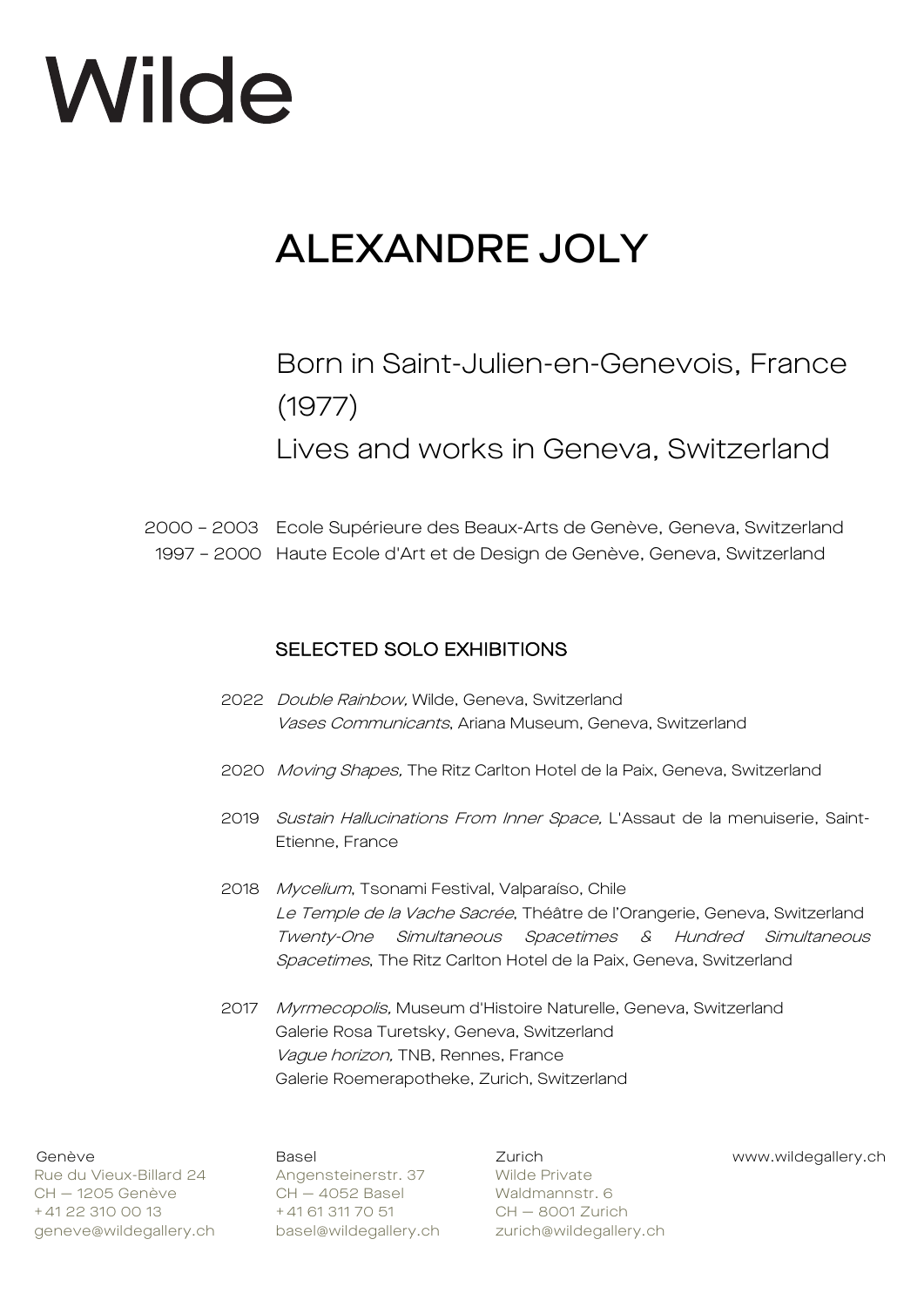- 2016 Come Close To How I Feel With The Wild Visions, Fresh Window, New York, USA
- 2015 Art Basel Hong Kong, Basel, Miami Beach Galerie Valérie Bach, Brussels, Belgium Samvada, Galerie Rosa Turetsky, ArtGenève, Geneva, Switzerland
- 2014 Galerie Rosa Turetsky, Geneva, Switzerland Festival Mirage, Lyon, France Festival Interstice, Caen, France
- 2013 Soft Hypnosis, Le Bon Acceuil, Rennes, France The Singing Of Mirrors, Abbey Brauweiler, Germany California Sunshine, HeK@Keck Kiosk, Basel, Switzerland Galerie Roemerapotheke, Zurich, Switzerland Silent Movements, Kunsthaus Langenthal, Langernthal, Switzerland La Cacahuète Spatiale, Artist on the Campus, EPFL, Lausanne, Switzerland
- 2012 Forum Vebikus, Schaffhausen, Switzerland Galerie Valérie Bach, Brusseles, Belgium Galerie AroundSpace, Shanghaï, China
- 2011 Drum Cage, Espace Kugler, Geneva, Switzerland VOLTA, Galerie Roemerapotheke, New York, USA Trames, Villa Bernasconi, Festival Antigel, Grand-Lancy, Switzerland Dérives Exotiques, Galerie Rosa Turetsky, Geneva, Switzerland Galerie Roemerapotheke, Zurich, Switzerland
- 2010 Galerie Kultur-able, Berlin, Germany CIB (Chengdu Institut of Biology), Chengdu, China Paysage transvasé, La Ferme-Asile, Sion, Switzerland
- 2009 Le futur antérieur, Maternité de Genève, Geneva, Switzerland Polyphonie animale, Musée des beaux Arts du Locle, Le Locle, Switzerland Galerie Roemerapotheke, Zurich, Switzerland
- 2008 Good or ill will, Centre d'Art en Ile, Geneva. FILIALE, Berlin, Germany Escadrille 50S ? Mission : CHAOS, Théâtre du Grütli, Geneva, Switzerland Skins, I Sotterranei dell' Arte, Monte Carasso, Italy Wild duck twist, Galerie Pieceunic, Geneva, Switzerland West is the best, Showroom Thomas Dufour, Paris, France

Rue du Vieux-Billard 24 Angensteinerstr. 37 Wilde Private CH — 1205 Genève CH — 4052 Basel Waldmannstr. 6 + 41 22 310 00 13 + 41 61 311 70 51 CH - 8001 Zurich geneve@wildegallery.ch basel@wildegallery.ch zurich@wildegallery.ch

Genève Basel Zurich www.wildegallery.ch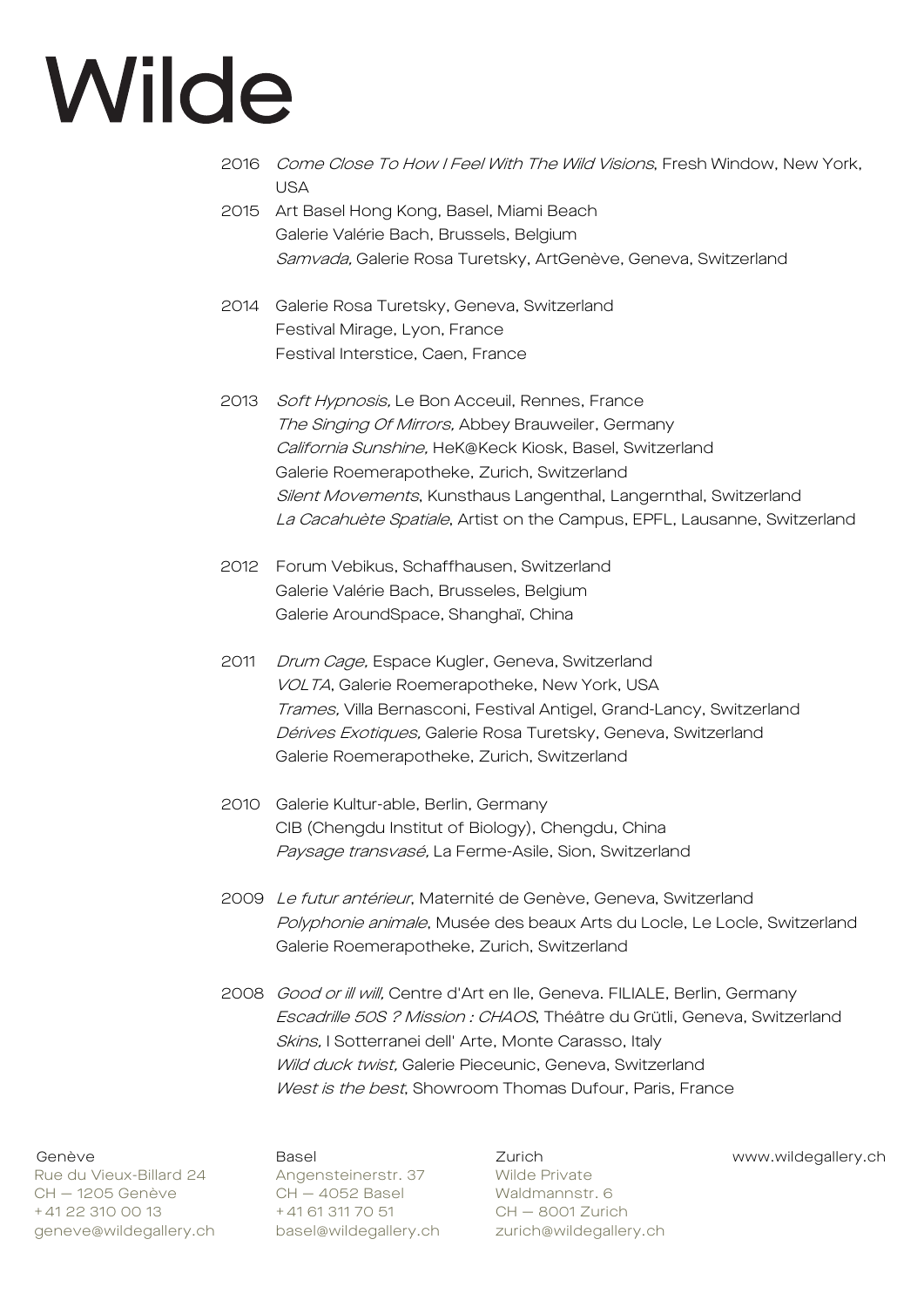- 2007 Brrr?, MEG Musée d'Ethnographie de Genève, Geneva, Switzerland Absolute sine, Galerie France Fiction, Paris, France Galerie Rosa Turetsky, Geneva, Switzerland
- 2006 Le coup du lapin, Salle Grosnier, Palais de l'Athénée, Geneva, Switzerland Source, Festival Archipel, Geneva, Switzerland
- 2004 SAS 9, le souffle du scaphandre, l'Arsenic, Lausanne, Switzerland
- 2001 Volumes sonores, in collaboration with Christian Gonzenbach, Tokonoma, Geneva, Switzerland

## SELECTED GROUP EXHIBITIONS

- 2022 Geneva Lux, Geneva, Switzerland Notre Collection, Galeries Forum Meyrin, Meyrin, Switzerland Le Mans Sonore, Le Mans, France
- 2021 The Winter Show, Wilde, Gstaad, Switzerland Môtiers 2021 Art en plein air, Môtiers, Switzerland Batterie Etendue, Les Ateliers du Vent, Le Bon Acceuil, Rennes, Switzerland
- 2020 FACM@JBAM, Jardin botanique alpin de Meyrin, Meyrin, Switzerland Festival Ailyos, Leysin, Switzerland
- 2019 Faire Chantier, La Ferme Asile, Sion, Switzerland Absolute Sine - La Barque, Musée des Beaux-Arts du Locle, Switzerland Wild constellations, Commissioned for Audemars Piguet, Tokyo, Japan Silences, Musée Rath, Geneva, Switzerland Festival Ailyos, Leysin, Switzerland Get A Nerve, Villa Sarasin, Grand-Saconnex, Switzerland
- 2018 La Fabrique des Mondes, Galeries de Forum Meyrin, Meyrin, Switzerland Art-Brussels, Galerie Valérie Bach, Brussels, Belgium Art Paris, Galerie Rosa Turetsky, Paris, France Art Genève, Galerie Rosa Turetsky, Geneva, Switzerland

## 2017 Gasträume, Zurich, Switzerland Pine Tree Damaru, Pièces d'été, Malbuisson, France

Rue du Vieux-Billard 24 Angensteinerstr. 37 Wilde Private<br>CH - 1205 Genève CH - 4052 Basel Waldmannstr. 6 + 41 22 310 00 13 + 41 61 311 70 51 CH - 8001 Zurich geneve@wildegallery.ch basel@wildegallery.ch zurich@wildegallery.ch

Angenere...<br>CH — 4052 Basel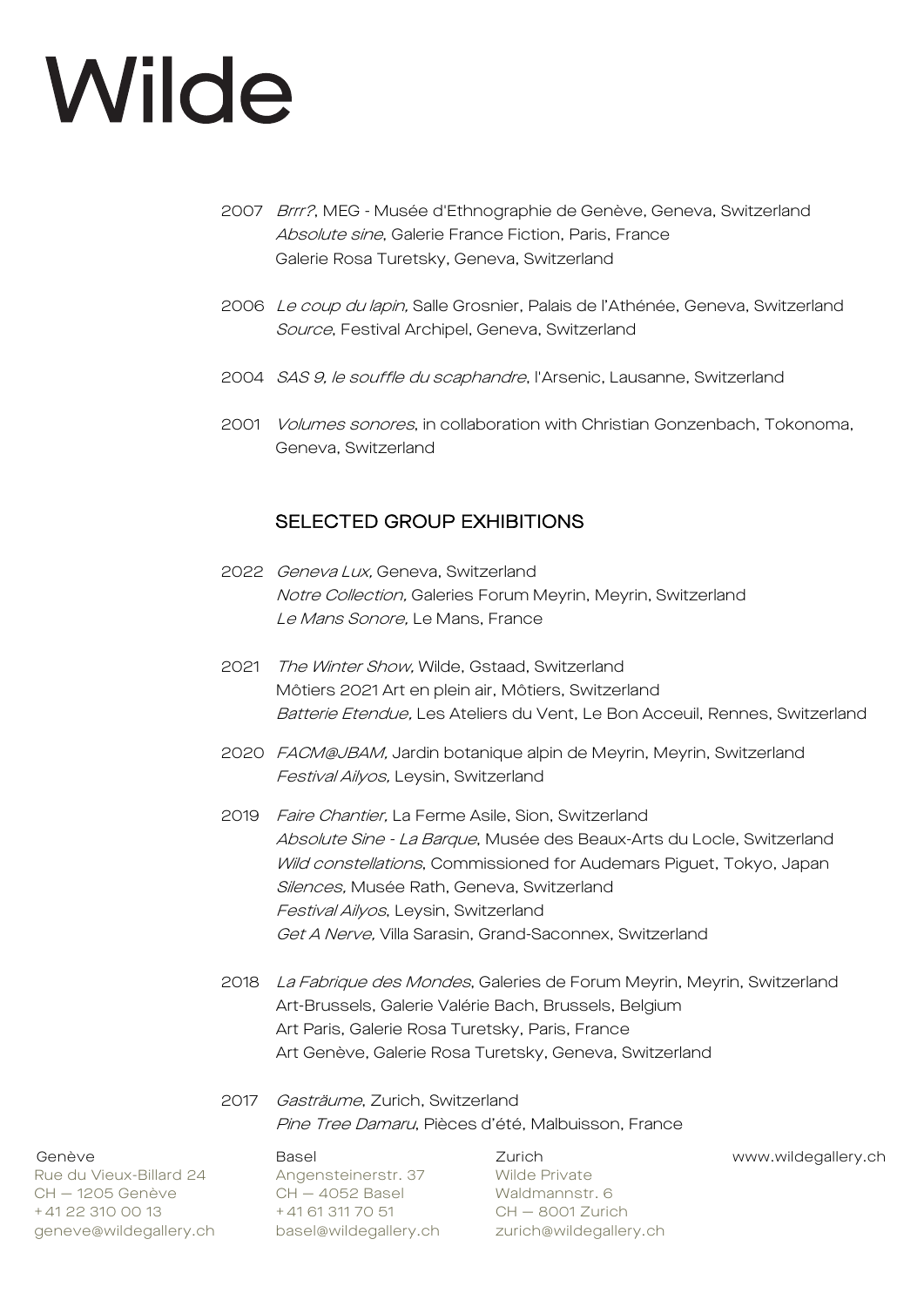Utopia, Galerie Nicolas Krupp, Basel, Switzerland Summer in the City, Galerie Valérie Bach, Brussels, Begium Shimmering Sound, Le Bon Acceuil, Rennes, France Art Genève, Galerie Rosa Turetsky, Geneva, Switzerland

2016 Yuz Museum, Shanghaï, China Open End, Cimetière des Rois, Geneva, Switzerland L'arbre visionnaire, Centre d'Art de Lacoux, Lacoux, France Sound week 2, Galerie Âme Nue, Hambourg, Germany Peurs céramiques!, Fondation Bruckner, Carouge, Switzerland Fantômes & Apparitions, Château du Rivau, Lémeré, France Art Genève, Galerie Rosa Turetsky, Geneva, Switzerland Force Of Nature, Galerie Valérie Bach, Brussels, Belgium Works on paper, Galerie Valérie Bach, Brussels, Belgium

2015 Human Condition, Nationnal Center for Contemporary Arts, Moscow, Russia La bête et l'adversité, Le Commun, Geneva, Switzerland Minéralis, Pierres de visions, Hors les murs Yia Art Fair, Musée des Arts & Métiers, Paris, France Goldenfield, Château de Chamdord, Chamdord, France Minéralis, Pierres de visions, Institut d'Art Contemporain, Villeurbanne, France Vacarme, Maison des Arts de Malakoff, Paris, France HEIM@FSP, Galerie Roemerapotheke, Zurich, Switzerland Môtiers Art en Plein air, Môtiers, France Quantum Of Disorder, Haus Konstruktiv Museum, Zurich, Switzerland Under Ice, Galerie Fresh Window, New York, USA Tout ce qui se fait sous le soleil, Le Lieu Unique, Nantes, France

2014 Cosmos, Shanghai 21st Century Minsheng Museum, Shanghai, China Lents Sourires Diffus, with Vidya Gastaldon, Centre d'Art de Lacoux, Lacoux, France Le Manoir 1964-2014, Manoir de Martigny, Martigny, Switzerland GVA-BOG, Espacio Odeon, Bogota, Colombia Bex & Art, Bex, Switzerland Triennale d'Art en Valais, Fully, Switzerland Art-Brussels, Galerie Valérie Bach, Brussels, Belgium Der helle Wahnsinn, Vögele Kultur Zentrum Päffikon, Switzerland Holy Cow, Fresh Window, New York, USA La République, La Villa du Parc, Annemasse, France

Rue du Vieux-Billard 24 Angensteinerstr. 37 Wilde Private nas da 115an 2000 - 1205 Genève 1205 CH – 4052 Basel 1205 Waldmannstr. 6 + 41 22 310 00 13 + 41 61 311 70 51 CH - 8001 Zurich geneve@wildegallery.ch basel@wildegallery.ch zurich@wildegallery.ch

Genève Basel Zurich www.wildegallery.ch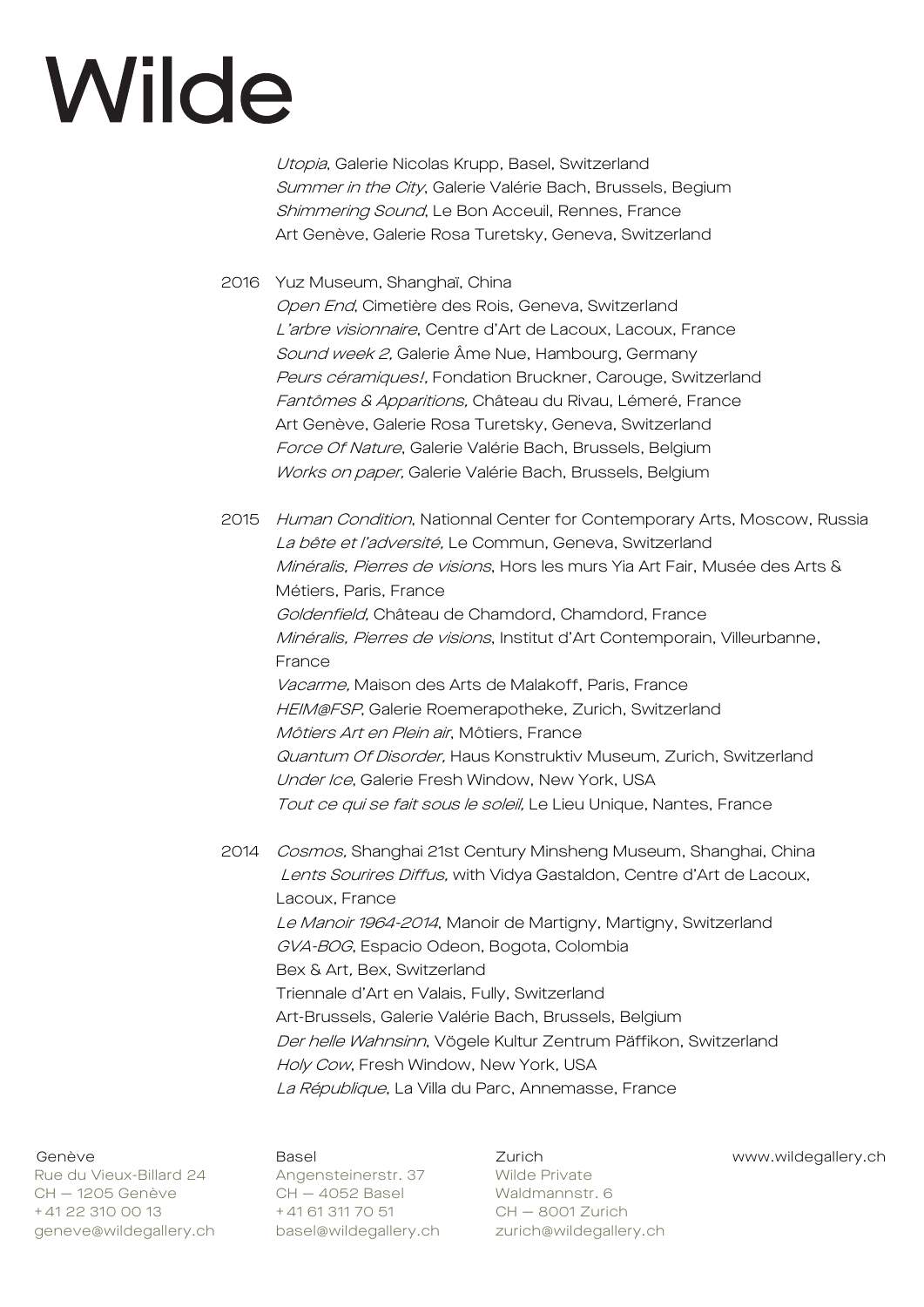2013 The Spririt Of The Mountain, Manoir de Martigny, Martigny, Switzerland Banana Split, Sonnenstube, Lugano, Switzerland The Spririt Of The Mountain, Henan Art Museum, Zhengzhou, China Vue sur le Rhône, Halle Nord, Geneva, Switzerland Je hais les couples, Galerie Valérie Bach, Brussels, Belgium Obscure, Villa Renata, Basel, Switzerland Impact, Galerie Sandra Recio, Geneva, Switzerland Love Is Not In Control, New Jersey, Basel, Switzerland

2012 Think Art - Act Science, Swiss artists-in-labs, Leonardo Museum, Salt Lake City, USA Pully Art Museum, Pully, Switzerland Art-Brussels, Gallery Valérie Bach, Brussels, Belgium Pièce unique, Gallery Marion Meyer Contemporain, Paris, France Chiasmus : Zones Of Political And Aesthetic Imagination, UAG, LA, USA

2011 Of Birds And Wires, Shift Festival, Basel, Switzerland 3 heures 57 minutes, Nextex, St. Gallen, Switzerland Think Art - Act Science, Swiss artists-in-labs, San Francisco Art Institute, San Francisco, USA Bourses Lissignol, Berthoud, Centre d'Art Contemporain, Geneva, Switzerland Rituel, Fondation d'entreprise Ricard, Paris, France Pensar Art ? Actuar Ciència, Swiss artists-in-labs, Arts Santa Mònica, Barcelona, Spain Bex & Art, Bex, Switzerland

- 2010 Shanshui Both ways, Swiss artists-in-labs, ProgR, Bern, Switzerland Espace Fernand Pouillon, Marseille, France Natures mortes, Centre d'art contemporain / Passage, Troyes, France Shanshui - Both ways, Swiss artists-in-labs, Galerie Around space, Shanghaï, China Float over the mist, La dépendance, Renens, Switzerland
- 2009 Corps Sonore, Archizoom, EPFL, Lausanne, Switzerland I am by Birth a Genevese, Galerie Vegas, London, United Kingdom Galerie Forde, Geneva, Switzerland As bright as the sun, Musée municipal de Faro, Art Algarve, Portugal Paradiso 13 canto, Isola Bella, Italy Ceramusica, Fondation Brückner, Carouge, Switzerland

Rue du Vieux-Billard 24 Angensteinerstr. 37 Wilde Private CH — 1205 Genève CH — 4052 Basel Waldmannstr. 6 + 41 22 310 00 13 + 41 61 311 70 51 CH - 8001 Zurich geneve@wildegallery.ch basel@wildegallery.ch zurich@wildegallery.ch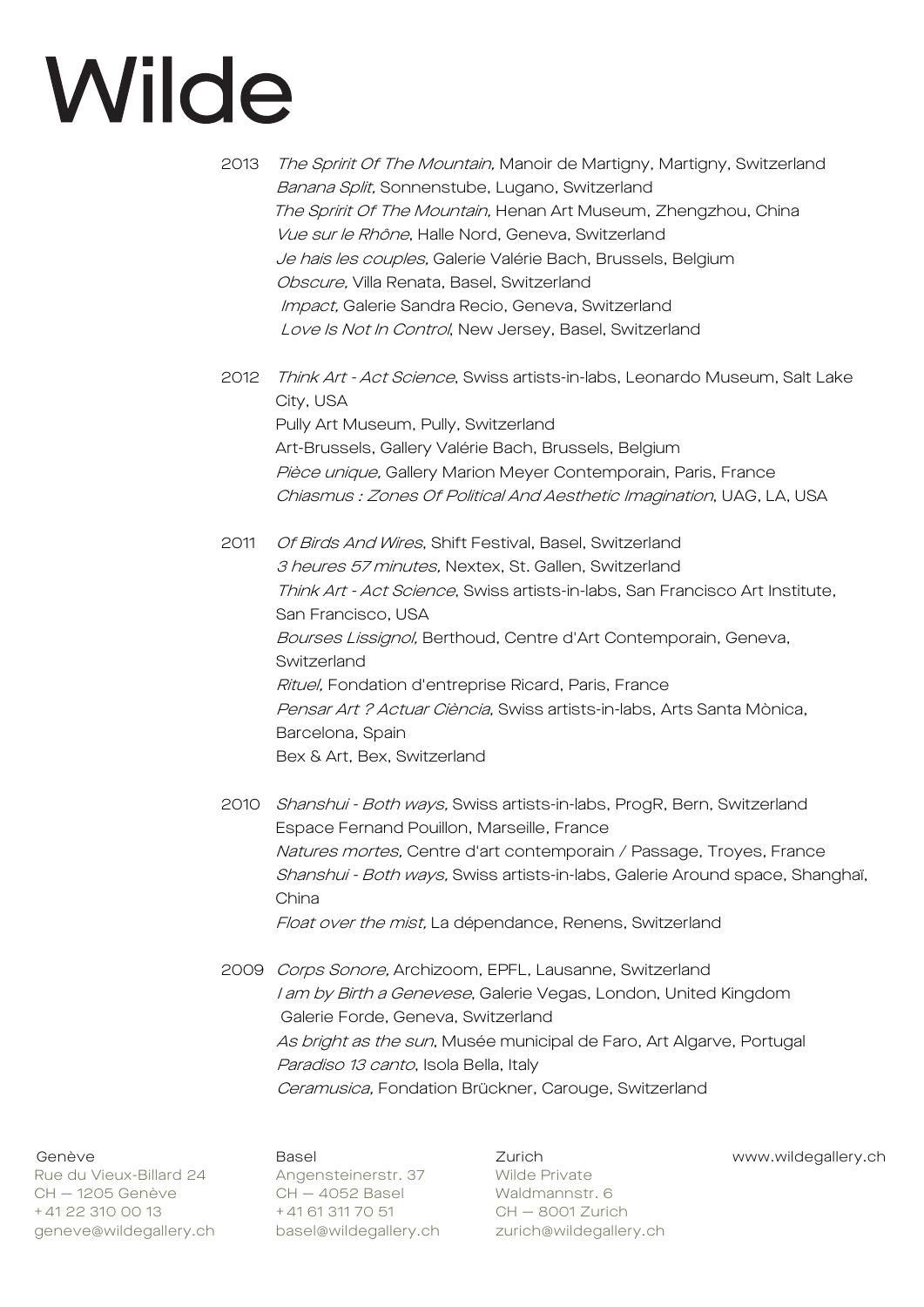- 2008 Ombres et lumières, Château de Nyon, Nyon, France Comme des bêtes, Musée Cantonal des Beaux Arts, Lausanne, Switzerland
- 2007 Unter 30, Centre Pasquart, Bienne, Switzerland Festival Arbres et Lumières, Geneva, Switzerland Art en plein air, Môtier, Switzerland Swiss Art Awards, Basel, Switzerland Home, Villa Bernasconi, Grand Lancy, Switzerland Format paysage, Centre d'art en île, Geneva, Switzerland Fais ce qu'il te plait, La Parfumerie, Geneva, Switzerland Le bruit des Ouches, Distinction Romande d'Architecture, Geneva, Switzerland
- 2006 Unter 30, Centre Pasquart, Bienne, Switzerland Wireless, La Rada, Locarno, Switzerland

Swiss Art Awards, Basel, Switzerland Plastisch, Galerie Römerapotheke, Zürich, Switzerland

- 2005 Bourses Lissignol, Berthoud, Centre d'Art Contemporain, Geneva, Switzerland Swiss Art Award, Basel, Switzerland
- 2004 Bourses Lissignol, Berthoud, Centre d'Art Contemporain, Geneva, Switzerland Swiss Art Awards, Basel, Switzerland

## SELECTED INSTALLATIONS, SOUND MANIPULATIONS, **PERFORMANCES**

- 2019 Festival MOS ESPA, Geneva, Switzerland
- 2018 Festival TSONAMI, Valparaíso, Chile
- 2017 Improvised concert with Tomoko Sauvage, L'Antipode, Rennes, France
- 2016 *Dhruva Hovering In The Geneva Sky*, Xi festival, parc de la Villa Bernasconi, Grand lancy, Switzerland Singing Of The Flames, Centre d'Art de Lacoux, Lacoux, France

Rue du Vieux-Billard 24 Angensteinerstr. 37 Wilde Private CH — 1205 Genève CH — 4052 Basel Waldmannstr. 6 + 41 22 310 00 13 + 41 61 311 70 51 CH - 8001 Zurich geneve@wildegallery.ch basel@wildegallery.ch zurich@wildegallery.ch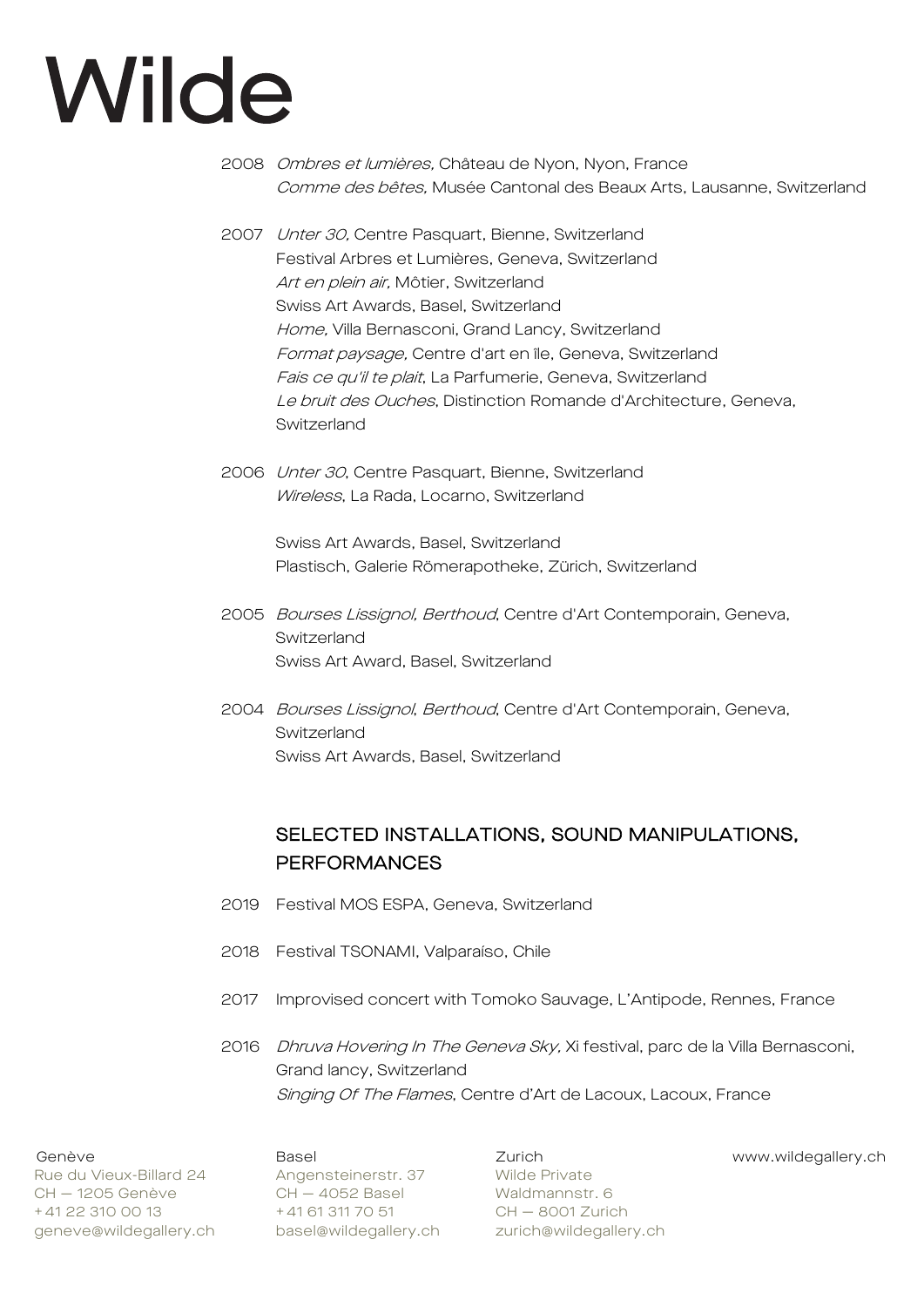- 2015 Radar, Shanghai 21st Century Minsheng Museum, Shanghai, China
- 2014 Festival Interstice, Caen, France
- 2013 Festival MOS ESPA, Geneva, Switzerland Dhruva Hovering In The Roma Sky, festival Helicotrema, MACRO, Rome, Italy Nuit des musées, Kunsthaus Langenthal, Langenthal, Switzerland Dhruva Hovering In The Berlin Sky, Radio Pic-Nic, Berlin, Germany Dhruva Hovering In The Geneva Sky, Festival Baz?Art, Geneva, Switzerland
- 2012 Nuit des musées, EPFL, Lausanne, Switzerland Radar, The Leonardo, Salt Lake City, USA Radar, Espace Rien, Geneva, Switzerland Radar, UAG, Los Angeles, USA
- 2011 Radar, San Francisco Art Institute, San Francisco, USA Radar, BMSpace, Shanghai, China
- 2010 Radar, Panam, Chengdu, China
- 2009 Animality, Festival Face Z, Théâtre de l'Usine, Geneva, Switzerland Onde, Festival Akouphène, Geneva, Switzerland Radar et tambour, structure chaotique, Museum of the Arts, Le Locle, Switzerland
- 2008 Rokkaku, La terrasse du troc, Bois de la Bâtie, Geneva, Switzerland
- 2007 Radar, Sonar, Radio Suisse Romande, Lausanne, Switzerland Radar, Collectif Rue Du Nord, Théâtre 2.21, Lausanne, Switzerland
- 2006 Radar, Festival écoute au vert, Villa Bernasconi, Grand Lancy, Switzerland La chambre de l'ours, Festival Point d'impact, Geneva, Switzerland Improvisation with Catherine Jauniaux, La Force de l'Art, Le Grand Palais, Paris, France Radar, as a participation of the projet « Radio », Paris, France Domino, in collaboration with Isabelle Duthoit and Rudy Decelière, Cave 12, Geneva, Switzerland
- 2005 Piste de danse et couloir inondé, La Bâtie festival of Geneva, Switzerland

Rue du Vieux-Billard 24 Angensteinerstr. 37 Wilde Private nas da 115an 2000 - 1205 Genève 1205 CH – 4052 Basel 1205 Waldmannstr. 6 + 41 22 310 00 13 + 41 61 311 70 51 CH - 8001 Zurich geneve@wildegallery.ch basel@wildegallery.ch zurich@wildegallery.ch

Genève **Basel Basel Zurich Wildegallery.ch** Basel **Zurich** Basel Burich Wildegallery.ch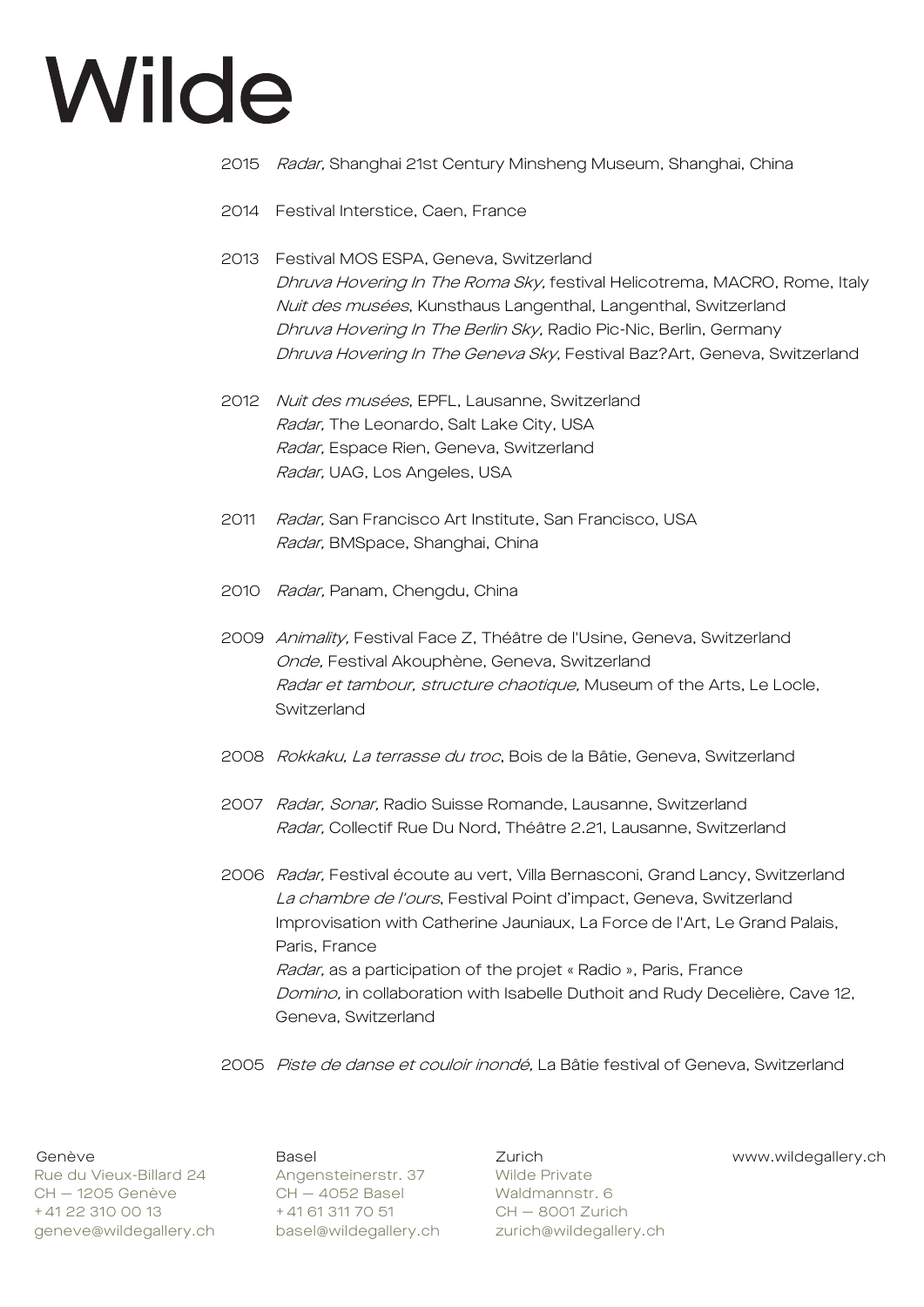- 2004 1dl. Speakers, Duplex, Geneva, Switzerland Vols de cerfs-volants pour poissons rouges, e Galpon, Geneva, Switzerland Jeux de mains, Cave 12, Geneva, Switzerland
- 2003 Zootropes, Zoo, L'Usine, Geneva, Switzerland Déplacement d'air, Bh9, Geneva, Switzerland

## PRIZES, GRANTS AND RESIDENCES

- 2019 Winner of the contest for the permanent artistic composition of a park for l'Espace de Vie Enfantine, Monthoux, Meyrin, Switzerland
- 2018 Winner of the contest for the permanent artistic composition for l'Ecole du Val d'Arve, Carouge, Switzerland
- 2016 Grant for artists over 35 years of age from the city of Geneva, Switzerland
- 2013 Residence The Spirit Of The Mountain, Henan, China
- 2012 Guest Artist on the campus of the EPFL, Lausanne, Switzerland
- 2011 Residence in the Swatch Art Peace Hotel, Shanghai, China
- 2010 Winner of Fondation Irène Reymond Prize
- 2009 Artists in labs, the China/Swiss residency exchange programme, Chengdu, China Migros Kulturprozent, Werkbeiträge Digitale Kultur, Switzerland Price of the confederation, Triennale d'estampes, Le Locle, Switzerland
- 2008 Creation Assistance Grant, DAC, Geneva, Switzerland Residence with Cie 7273 : Sustenance in Lyon, France and Montemor-o-Novo, Portugal
- 2007 Winner of the Suisse Art Awards, Basel, Switzerland Kiefer Hablitzel grant, Basel, Switzerland Picker grant : first monographic catalogue
- 2006 Winner of the contest for the permanent artistic composition of the Ouches park in Geneva, Switzerland

Rue du Vieux-Billard 24 Angensteinerstr. 37 Wilde Private CH — 1205 Genève CH — 4052 Basel Waldmannstr. 6 + 41 22 310 00 13 + 41 61 311 70 51 CH - 8001 Zurich geneve@wildegallery.ch basel@wildegallery.ch zurich@wildegallery.ch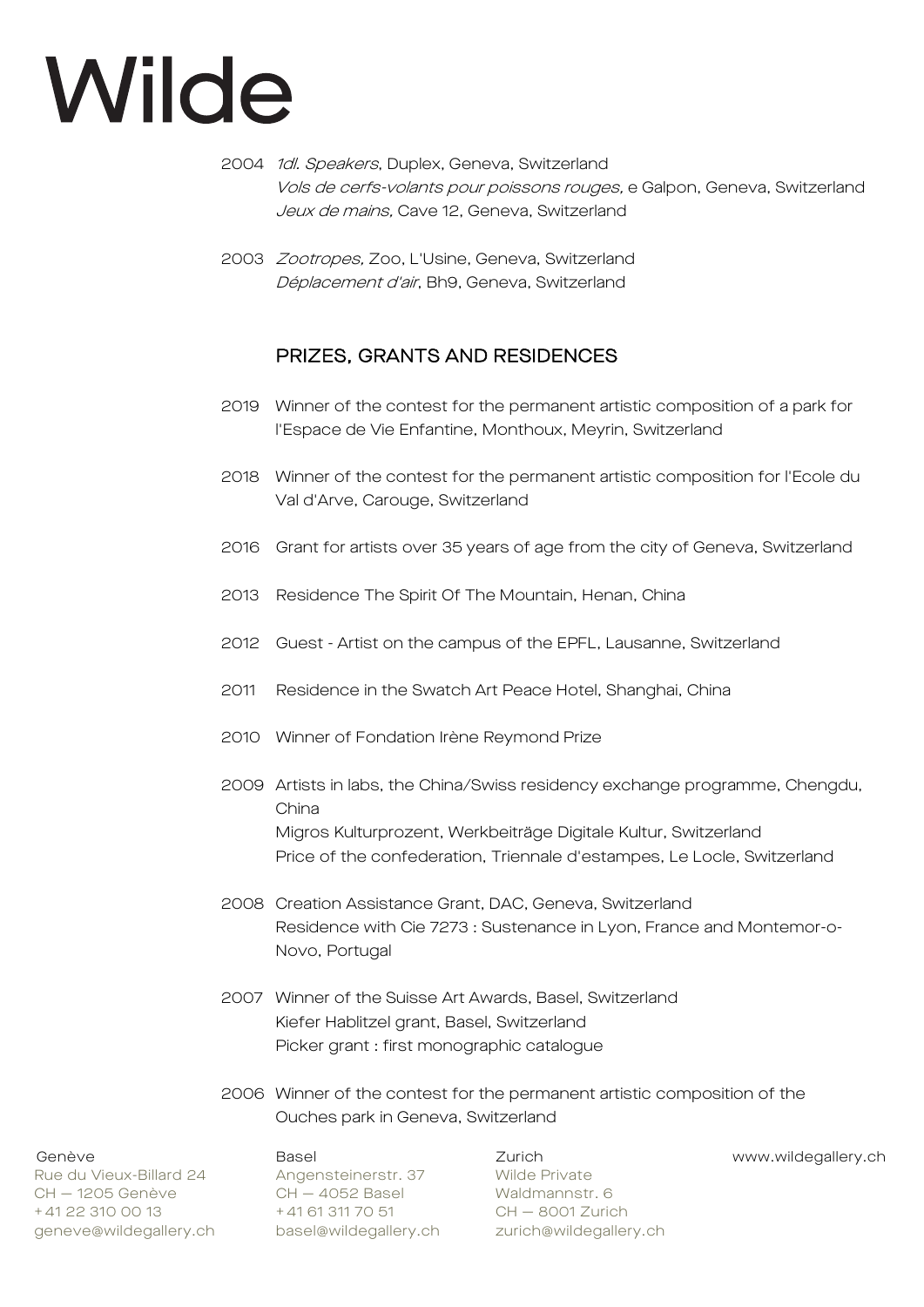Kiefer Hablitzel grant

Attribution of a studio at the Usine, 2007-2009, Geneva, Switzerland Grant of the Simon I. Patino foundation, residence at the Cité Internationale des Arts, Paris, France

- 2005 Berthoud grant, DAC, Geneva, Switzerland Creation Assistance Grant, DAC, Geneva, Switzerland
- 2004 Attribution of a studio at the Maison des Arts du Grütli, 2005-2006, Geneva, Switzerland
- 2003 Creation Assistance Grant, DAC, Geneva, Switzerland
- 2000 Prize of the Fond cantonal for visual arts, Geneva, Switzerland

## ARTISTIC COMPETITIONS BY INVITATION

Centre Sportif des Cherpines, Plan-Les-Ouates, Switzerland EVE - Monthoux, Meyrin, Switzerland Ecole de Val d?Arve, Carouge, Switzerland Triangle des Pervenches, Carouge, Switzerland District - Infrastructure - Schütze, Zurich, Switzerland Ecole Boudine, Meyrin, Switzerland New electrical transformer station- EWZ -Unterwerk Oerlikon, Zurich, Switzerland Ecole Goubing, Sierre, Switzerland Clinique de la Colline, Geneva, Switzerland Psychiatric Centre, Rheinau, Zurich, Switzerland Parc de l'école des Ouches, Geneva, Switzerland

## PUBLIC SPACE INTERVENTIONS

EVE -Monthoux, Meyrin, Switzerland Ecole de Val d'Arve, Carouge, Switzerland Centre d'Action Sociale et de Santé, Lancy, Switzerland Ecole des Ouches, Geneva, Switzerland

Rue du Vieux-Billard 24 Angensteinerstr. 37 Wilde Private CH — 1205 Genève CH — 4052 Basel Waldmannstr. 6 + 41 22 310 00 13 + 41 61 311 70 51 CH - 8001 Zurich geneve@wildegallery.ch basel@wildegallery.ch zurich@wildegallery.ch

Genève Basel Zurich www.wildegallery.ch